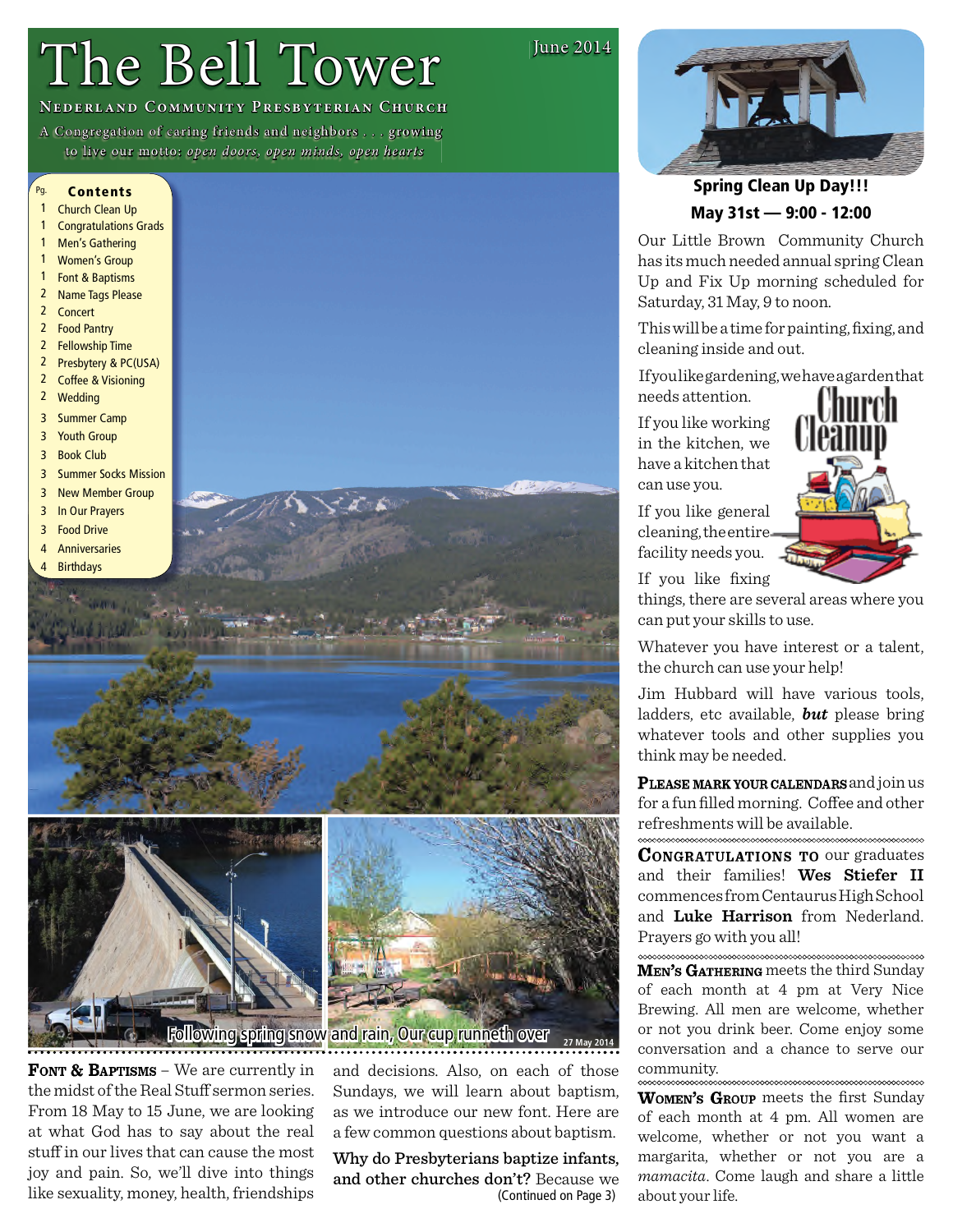

This is a reprint from last year. It is still a good reminder. If you're serving as the greeter. hand folks their name tags!

## The Importance of Being Approachable

*Hello, My Name is Scott*…that's the title of a book written by Scott Ginsberg. He's the 24/7 Name Tag Man. He has worn a name tag all day every day for years.

Scott had to wear a name tag for a seminar when a sophomore in college. He decided to leave it on and that night he met about 20 new people.

About a year later following an epiphany, Ginsberg began wearing a name tag all the time. When folks ask why he does it, he has evolved a simple response: *"Name tags make people friendlier."*

Anne Bernays, co-author of *The Language of Names* echoes that sentiment. She says it shows that you are open to meeting others and want to be friends.

You canlearn more about Scott athis website: www.hellomynameisscott.com

#### So, what's the point? Wear your name tag!

Don't have one? Ask and it shall be printed.

**NEW NAME TAGS** – The name tag board is getting full! Gary made new tags for about 40 people who didn't have one. In an effort to get to know folks better, especially since there will be even more of us over the summer, let's try to wear those tags on Sunday mornings. And if we missed your name, let us know.

*— Hansen*

**Fellowship Time** – HAVE YOU BEEN LOOKING for a way to serve at church, but can't make a long term commitment? Fellowship on Sunday mornings is for you! Sign up on the sheet outside the kitchen, or contact Claudia O'Neill with any questions you may have. (303- 258-3447, claudiaone@wispertel.net). Below are some of the folks who hosted fellowship in March. **The July Newsletter deadline is**

COFFEE AND VISIONING-Every Thursday, 9 a.m.at*The Train Cars*back room, every one is invited for coffee and conversation about life, faith, church and everything in between.



## Sunday - June 8th Nederland Concert Series Daniel Herman & Friends!

Daniel Herman is well known to the many who have heard him play Sunday mornings at the Presbyterian Church. He is bringing to the stage four friends who will share their impressive skills on the piano with vocals.

A classically trained pianist since the age of5,DanielHermanblends improvisation with original interpretations of songs across a wide variety of musical styles.

You will experience solo piano layered with field recordings, live loop and percussion for an engaging, immersive performance.

### **Nederland Community Presbyterian Church**

**Potluck** at 5:00 p.m. please bring a dish to share **Concert begins** at 6:00 p.m.

Suggested donation \$10

#### **Exclusive showing of the art of Tom Roczen**

*Concert sponsored in cooperation with NCPC and Ned's Reds, Joseph Chapter of Red Hat Society.*

For more information contact Jan Tafoya, 303-258-9236 NEWS FROM THE PRESBYTERY OF PLAINS AND **PEAKS, our regional body of congregations:** 

- · One 1 June we dedicate the restoration of Weldon Valley Pres in Goodrich, whose building was seriously damaged in the floods.
- · On 29 June we welcome a newly ordained pastor at Valmont Pres in Boulder, Eric Garner from Princeton Seminary.
- · Central Pres in Longmont is growing a strong Latino Ministry.
- · The Presbyterian Disaster Assistance is being housed at Mountain View Pres in Loveland, to continue working on &)(!Ě.,' ó)) ,)0,3ĄĄĄ

**Monday, June 23**

THE NEDERLAND FOOD PANTRY continues to be a busy place. We are starting to see more clients on Saturdays, we have served 65 people on the last two Saturdays. Our Thursday hours remain consistent with about 100 people served each Thursday.

The garden is coming along and the potato plants are 5 inches tall. We have radishes, bok choy, spinach, onions, chard, peas and lettuce all starting to grow. We hope to get the squash and tomato plants in next week.

**Think of the pantry** when you travel this summer. We are always in need of travel size shampoo, soap, and lotion.



This is *your* newsletter. Where's your news? ...and some **news from** our national denomination, **PC (USA)**:

- · Our biannual meeting is coming up, 14-21 June in Detroit.
- · Topics include tons of resolutions on peace and justice issues, selecting a



new moderator, and plenty of projects to inspire the church. Learn more than you would ever want to know at pc-biz. org.

- *Jesus is the outstretched hand of God.* · Some PCUSA seminaries have come out strongly urging delegates to deal
	- *I am the way, and the truth, and the life; no one comes to the Father, but by me. John 14:6* (Translation of the German in the photo on page 4)

## From Susan Tower

I just wanted to pass onto the NCPC family some wonderful news in my life. I got

married last weekend!! I thought it would be nice to let the congregation know. I have certainly missed the community. Here is the "formal" announcement.

> *Susan Christine Tower Daughter of Dr. Kathleen Ruth Tower Ph.D. and the late John (Jack) William Tower and*

*Nicholas Arthur Boehner Son of Grafton Lee and Martha Lee Boehner were married on May 17, 2014 in Boulder Colorado*

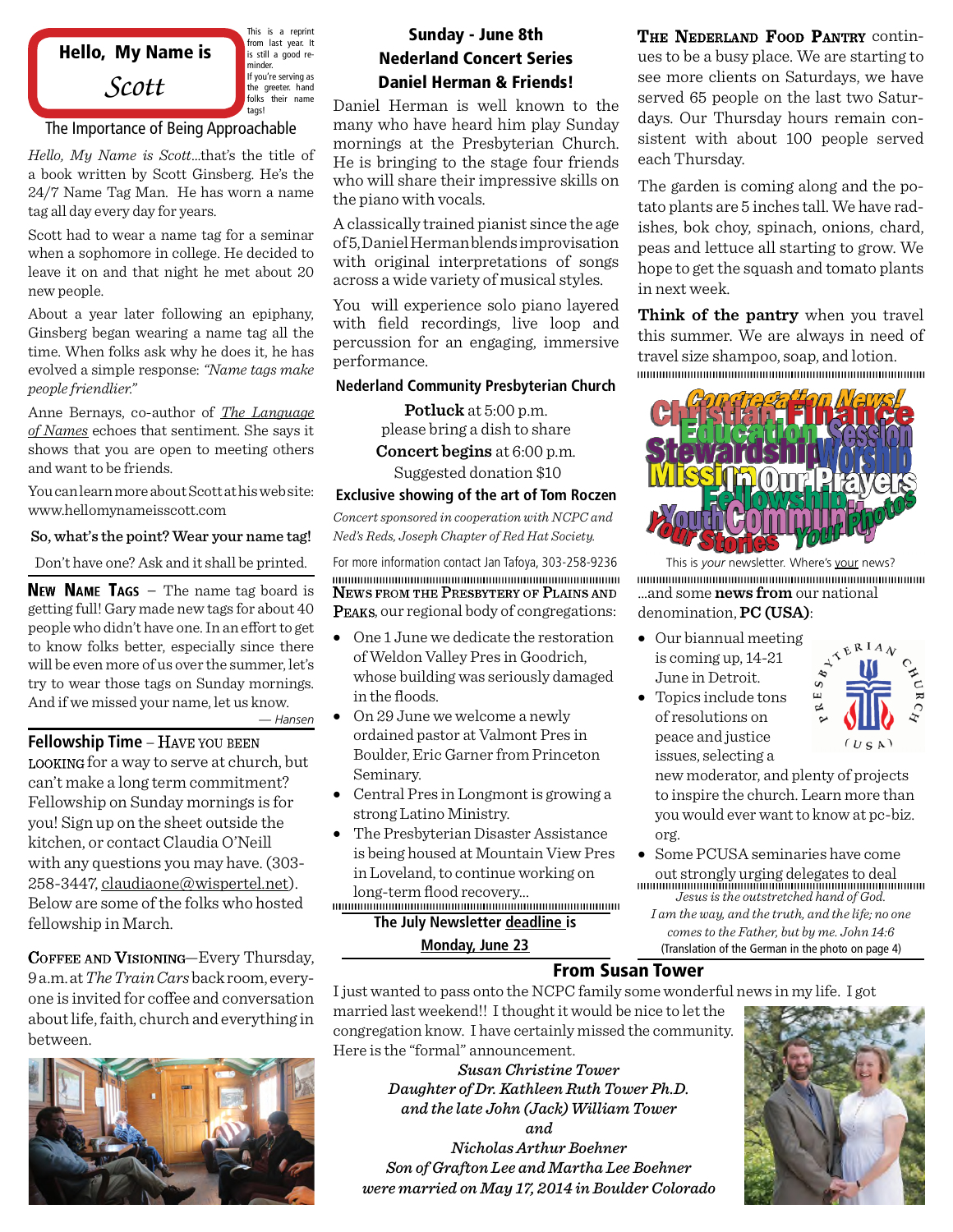up knowing that God chose them first...

Do I have to be baptized for God to forgive me? No. God forgives our mistakes (sins) and redeems us from the dirty ways that the world works (sin). Our prayers of confession are ways we respond to the first. Baptism is a representation of what God does for the latter.

Why do we have a little bowl, and others use a deep body of water? Because Presbyterians are decent and orderly wimps… Really, the imagery of dunking someone points so well to our metaphorical death with Christ, and rising to new life. However, sprinkling can emphasize the Trinitarian nature of God's grace, and we can do that in our regular pattern of worship.

Do I have to get baptized to be part of



SUMMER CAMP - Children, youth and **families**, right down the road we have the awesome Highlands Presbyterian Camp & Retreat Center! All summer they offer amazing camps for young folks of all ages. Check out all the programs

Book Club - The Book Club meets each Tuesday at 6:30, at the church, for dinner and good discussion. All are invited to join

for Rob Bell's Love Wins, the subtitle for which is "a book about Heaven, Hell, and the Fate of every person who ever



lived". This is one of the most popular (and controversial) books about faith in modern times, so it's sure to keep us all interested!



Judy Anderson; Linda Brown and family; Barbara Hardt; Brian and Victoria Hardt; Marylou Harrison's mother; Tamara Haynes; Justine Irwin; Shane Kochen; Rev Mark Lake; Jeremiah Long

and family; Karen Moss; Dean Rundle and family; Rhonda Skeie and her brother Steve Holland; Kent Snow; Megan Stadele and her parents; Joye Stanich; Jerry and Margaret Ward; Orran's family and friends; for those who are unable to worship with us regularly; for those serving in the military.

(Continued from Page 1) like children to grow a church? Presbyterians don't require baptism like some denominations, but it is a great symbol for being connected to a community, and rising to our calling as followers of God.

> What is different when an adult gets baptized? Adults can use baptism to testify to God's power in their life. When baptized infants grow up, they can often join a Confirmation class, to confirm the baptismal vows made on their behalf.

> Why don't Presbyterians have Godparents? Many churches have a nice tradition of people standing up for a child being baptized, as sort of surrogate spiritual mentors. For Presbyterians, the entire worshiping community agrees to help nurture and raise the child. In other words, you are all God-parents, many times over!

> If I was baptized in another type of



at **highlandscamp.org**, but consider especially Middle School Adventure July 6-11 (*led by a certain pastor you know*…) or Mission Work Camp July 13-18 (for 7 th-12th graders, with our friends from St. Andrew Presbyterian in Boulder).

#### Summer Socks & Sandwiches

NCPC is joining with a number of other local organizations to start the Summer Socks & Sandwiches program!

On the middle Thursdays of each month (as opposed to the 1st and last Thursdays, when the Food Pantry is open), we are inviting the community, especially anyone who might need help with food, to meet at noon in Chipeta Park.

Can you help prepare sandwiches the night before, for children whose free school lunches disappear in the summer? Can you play with young kids in the playground? Can you hand out to summer campers things like socks, fire information, or trash bags for their campsites? Can you help build peace in Nederland, by just sharing kindness and hospitality?

The Kingdom of God thrives spending time together with diverse people. So, we would love to have you join in this project, any of June 12 & 19, July 10, 17 & 24, August 14 & 21. Talk to Hansen with any questions.

"I have been absolutely terrified every moment of my life and I have never let it keep me from doing a single thing I wanted to do"— Georgia O'Keefe

church, do I have to be re-baptized here? Nope. Presbyterians accept nearly every type of baptism. The power is with God, not with the minister or church that performed the act. (Interestingly, our denomination just recently signed a landmark covenant with the Catholic Church, so that they now recognize our baptisms as valid.)

Do I have to get baptized in order to be saved or go to heaven? No way! Baptism is an outward and visible sign of an inward and spiritual truth. It is our human way of ritualizing, and thereby making very important, something that God does.

Can I get baptized? Yep! Talk to Hansen, and we can make a plan to learn more about what it means to you or your child.

*— Hansen*

## Upcoming Youth Group meetings!

**27 May 6:30** – What to know about: Matthew

**8 June 11:30** – Faith Questions

**20 June 6:30** – Game Night

**24 June 6:30** – What to know about: Mark

Rising 6th graders we can't wait to see you in Youth Group! New Member Interest Group

Months ago four people completed the process of formal membership in NCPC. Another dozen or so folks have expressed some interest, so another New Member Interest Group will meet after worship each of the Sundays, 29 June, 6 & 13 July, to look at things like your own faith stories, the history of this congregation, and how we understand this little corner of Christianity to be pointing toward Jesus. We'll talk about what it means to belong, believe and behave in the Kingdom of God, asking questions, reading some Bible, and praying together. Find Hansen with any questions you have!

THE NEVER ENDING FOOD DRIVE is never ending because \_\_\_\_\_\_ (fill in the blank).



Regardless of your answer, NCPC needs your continued help and support. Consider bringing a non-

perishable food item to church for our food basket (on the credenza). Thanks for your generous support. See Page 2 Col. 3